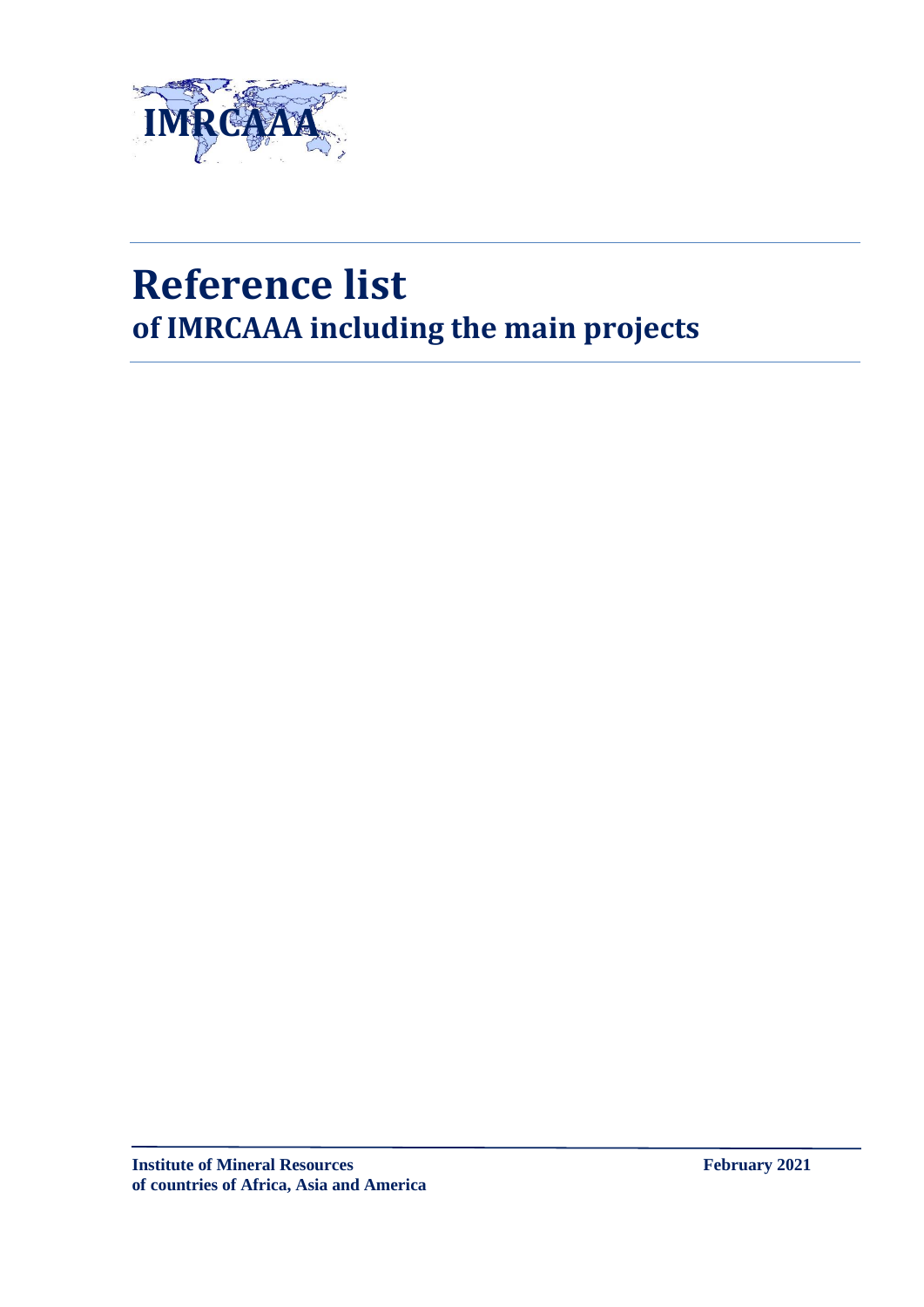

## **Reference list of activity of IMRCAAA**

| <b>Year</b>      | Client / contact                                                                                                                                                                                        | <b>Location of</b><br>exploration<br>(country /<br>region) | Name of the geological<br>project                                                                                                                                                                                                                                      | <b>Commodity. Results</b><br>(explored reserves and<br><i>resources</i> )                                                                                                                                         |
|------------------|---------------------------------------------------------------------------------------------------------------------------------------------------------------------------------------------------------|------------------------------------------------------------|------------------------------------------------------------------------------------------------------------------------------------------------------------------------------------------------------------------------------------------------------------------------|-------------------------------------------------------------------------------------------------------------------------------------------------------------------------------------------------------------------|
| $2020 -$<br>2021 | <b>JSC "ROSGEOLOGIA"</b><br><b>JSC</b><br>"YAKUTSKGEOLOGIA"<br>Address:<br>Street Calvica 24, Yakutsk,<br>Republic of Sakha (Yakutia),<br>Russia<br>E-mail: yakutskgeo@bk.com<br>Website: yakutskgeo.ru | Russia, Yakutia                                            | Enrichment of large-volume<br>samples from the Manchary<br>and Atyrdakh pipes with<br>recovery of diamonds.                                                                                                                                                            | <b>DIAMONDS.</b><br>The project is currently<br>performed.                                                                                                                                                        |
| 2019             | <b>AGD Diamonds</b><br>Address:<br>Troitsky Avenue, 168<br>Arkhangelsk, Russia<br>Tel. +7(8182)464046<br>E-mail:<br>fax@agddiamond.com<br>Website: agddiamond.ru                                        | Russia,<br>Arkhangelsk<br>region                           | Recovering of<br>microdiamonds and<br>indicator minerals of<br>kimberlites of size fraction<br>$(-1000 + 075 \text{ µm})$ by the<br>method of thermochemical<br>decomposition of samples of<br>rocks from ore warehouses<br>and wastes produced by the<br>V. Grib Mine | <b>DIAMONDS.</b><br>378 microdiamonds was<br>recovered from the samples.                                                                                                                                          |
| $2017 -$<br>2019 | JSC "ROSGEOLOGIA"<br><b>JSC</b><br>"YAKUTSKGEOLOGIA"<br>Address:<br>Street Calvica 24, Yakutsk,<br>Republic of Sakha (Yakutia),<br>Russia<br>E-mail: yakutskgeo@bk.com<br>Website: yakutskgeo.ru        | Russia, Yakutia                                            | Research work on the study<br>of microdiamond content<br>Menda-Barylay area.                                                                                                                                                                                           | <b>DIAMONDS</b> . Geological<br>report has been done<br>including geological forecast<br>for a new diamond-bearing<br>area. 112 microdiamonds<br>was recovered.                                                   |
| $2014 -$<br>2015 | <b>Global Mining Development</b><br>Ventures (Cyprus) Ltd.                                                                                                                                              | Guinea,<br>Region<br>Nzerekore,<br>Prefecture<br>Beyla     | Geological prospecting for<br>gold on the Simandou<br>license area                                                                                                                                                                                                     | GOLD. 1282 kg of placer<br>gold was explored, recourses<br>and reserves category $C_2$ , $P_1$ ,<br>(Russian classification)                                                                                      |
| 2013-<br>2014    | <b>GR</b> Group                                                                                                                                                                                         | Sudan, Blue<br><b>Nile State</b>                           | Geological exploration<br>within license area in<br>Republic of Sudan and<br>substantiation pilot<br>exploitation project.                                                                                                                                             | GOLD. Explored resources<br>of gold:<br>41,2kg placer gold,<br>cat. $C_2$ ;<br>10,6 tons primary<br>gold, cat. P <sub>2</sub> ;<br>108 tons primary<br>gold, cat. P <sub>3</sub> .<br>(Russian<br>classification) |
| $2011 -$<br>2012 | SMD, Nordgold, PAO<br>Severstal.                                                                                                                                                                        | Guinea,<br>Prefectures<br>Dinguiraye,<br>Siguiri           | Mapping of mines and pits<br>of artisanal miners of scale<br>1:20000 with sampling and                                                                                                                                                                                 | <b>GOLD</b> . Geological forecast<br>of Banoro-Matagania area<br>was 98 tons of gold.                                                                                                                             |